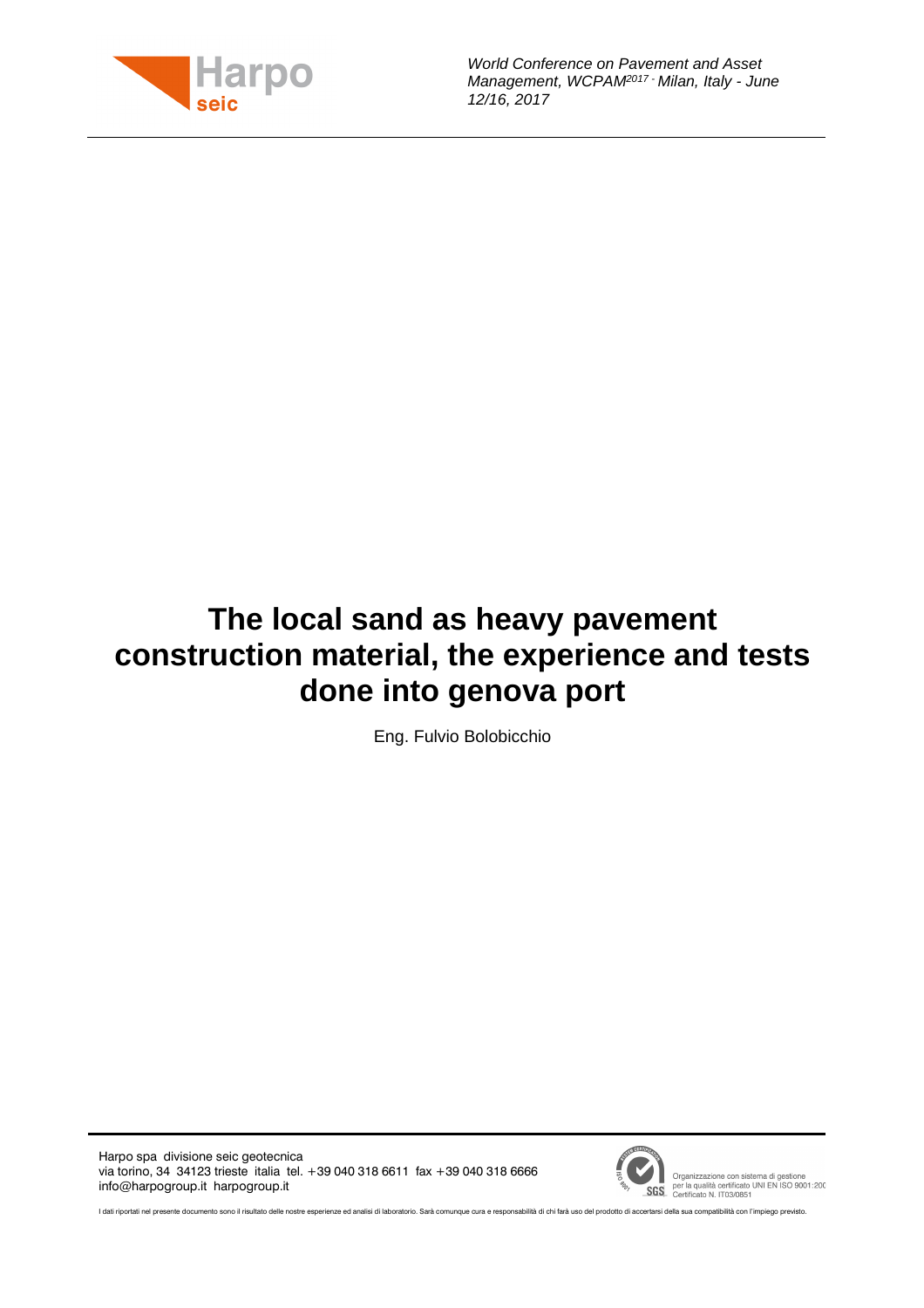Eng. Fulvio Bolobicchio

#### Harpo spa, SEIC geotechnical division, Trieste, Italy

Via Torino 34, 34100 Trieste, Tel. 040/3186611, email: f.bolobicchio@seic.it

#### **Abstract**

The paper presents the performance achieved for the sand material when it is confined inside a 3D cellular confinement mattress. The test area was located inside the Genova Port in order to validate the potential improvement of the 3D dredged sand confinement solution. It was decided to create a demo area and test its performance versus the conventional pavement. In particular, the target was to use the available dredged sand confined as an alternative layer of the expensive well graded crushed rock aggregate, usually used on the traditional Port pavement substructure.

The testing involved static plate loading (deformation modulus and bearing capacity) and simultaneous measuring of pressure cells which were installed on the subgrade surface in order to assess the vertical stress.

The static plate load test is a standard test method performed according to CNR UNI n.146 (deformation modulus), ASTM D 1194-93 (modulus).

Using the dredged sand confinement, the stress transfer from the test plate to the pressure cell on the subgrade surface was reduced by 33% to 40% than the traditional good quality aggregate layer; the modulus reached from ASTM D 1194-93 improved factor 3 than traditional layer; the deformation modulus reached from CNR UNI n.146 improved on factor +1,6 (between 0,5kg/cm2 – 1,5kg/cm2), +2,6 (1,5kg/cm2 – 2,5kg/cm2) +4,1 (2,5kg/cm2- 3,5kg/cm2). It is very important to state that a failure was noticed at the local subgrade soil in the traditional layer section at only 3,5kg/cm2, where at the sand confinement section, the loading easily reached 7,0kg/cm2 without any sign of failure

Keywords: Pavement materials, Pavement Surface Properties, Recycling, Design Methods, Case studies.

## **Introduction**

The performance of pavements is governed by the strength and stiffness of the pavement layers. The cost and duration of construction are dependent on the availability of aggregate materials for construction. It is essential to look at alternatives to achieve improved quality of pavements using new materials and reduced usage of natural materials. Several types of ground improvement techniques involving stabilizing or reinforcing the soil are used for construction [1-2]. Among the various techniques available for ground improvement, soil reinforcing has been emphasized by many researches as an effective method [3-5]. The 3D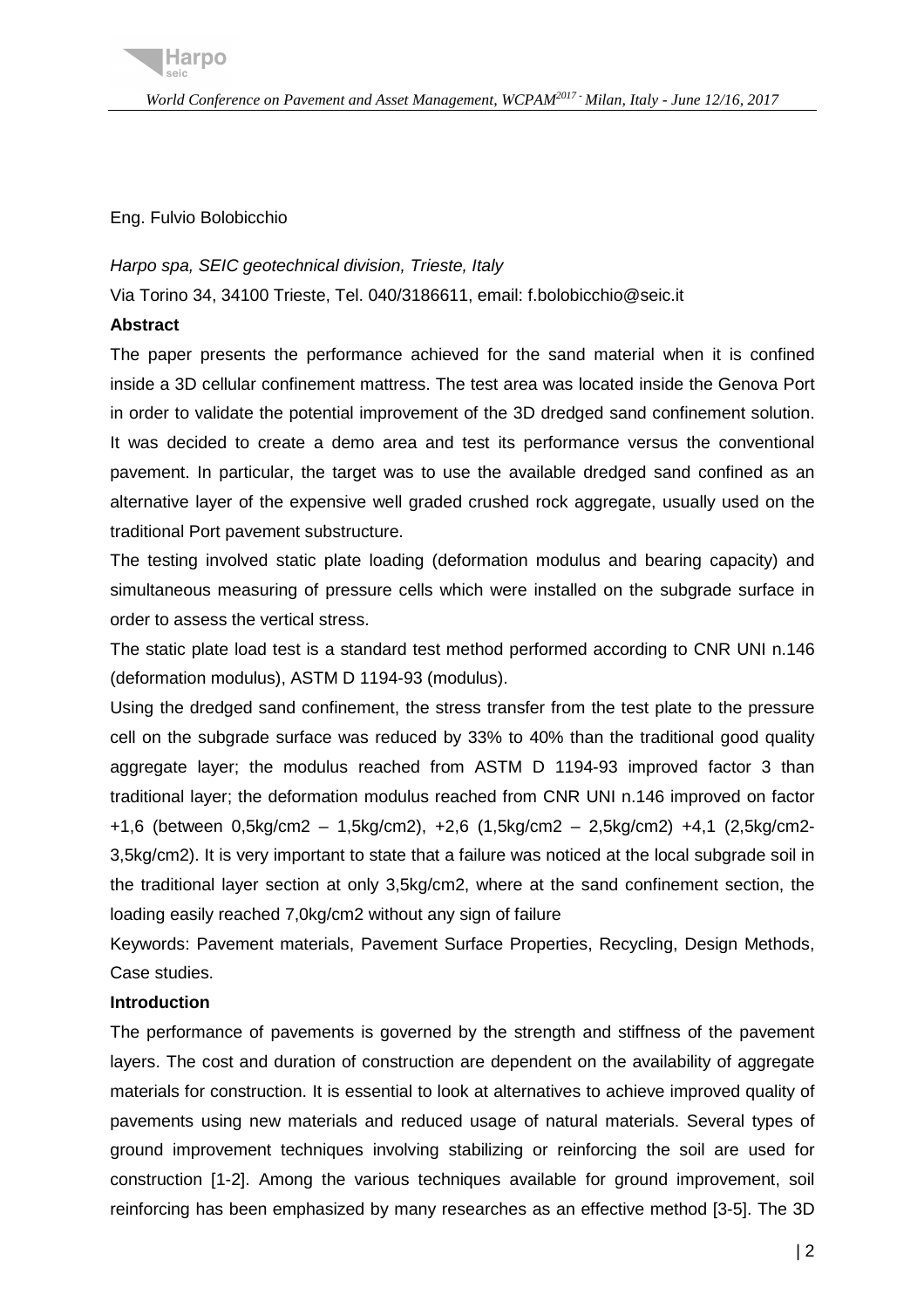

Cellular Confinement (3DCC) system is the latest development in the field of geosynthetics and its benefits have been highlighted by several researchers [6-11]. Research and development of 3DCC system began with the U.S. Army Corps of Engineers in September 1975 to test the feasibility of constructing tactical bridge approach roads over soft ground (Webster, 1979) [11]. Engineers discovered that sand cellular confinement systems performed better than conventional crushed stone. In terms of the effectiveness of confinement, the cellular confinement system has more attractive features due to its 3D structure than any other planar geosynthetic reinforcement. Hence 3DCC system can provide better lateral confinement to infill soil [4]. The reinforced composite formed by 3D and the infill soil has a higher stiffness and shear strength than the unreinforced soil. These cellular shape, completely encase weak material such as: uncohesive local soil, gravel, sand (all kinds), RAP (Reclaimed Hot Asphalt), fly ash, bottom ash etc. They provide all round confinement due to its three-dimensional structure thus preventing the lateral spreading of the material due to a much stiffer mat forming a structure distributing the overcoming load to a much wider area. Extensive research of the reinforcement mechanisms in 3DCC system shows that the stiffness of the material is the most important confinement parameter [6-11]. This significantly increases the strength of confined infill as well as the pavement layer elastic modulus. The three-Dimensional confinement prevents movement and shearing of the layer under cyclic loading, while reducing aggregate abrasion. The confinement also maintains compaction to retain the long-term structural reinforcement.

## **Application of 3D Cellular Confinement system (3DCC system)**

#### Pavement and road construction

Thakur et al. [7] have studied the effect of 3D reinforced recycled asphalt pavement (RAP) bases over weak subgrade under cyclic plate loading and found that it has improved the performance of RAP bases over weak subgrade as compared with the unreinforced base section and has significantly increased the percentage of resilient deformation of the RAP base. The 3D reinforcement reduced the vertical stress transferred to the subgrade by distributing the load over a wider area. Emersleben et al [8] have studied about the bearing capacity improvement of gravel bases layers in road constructions using 3D system and concluded that the layer placed within the gravel base layer of an asphalt paved construction reduced the vertical stresses on subgrade during vehicle crossing about 30% and increased the layer modulus of the gravel base layers compared to an unreinforced layer. As a result, the measured deflections on the asphalt surface were also reduced.

#### Foundation

Sireesh et al. [9] have performed experiments on circular footing on 3D sand mattress overlying clay bed with void to study the increase the bearing capacity of circular footing. A series of model load tests have been conducted to evaluate the potential benefits. The test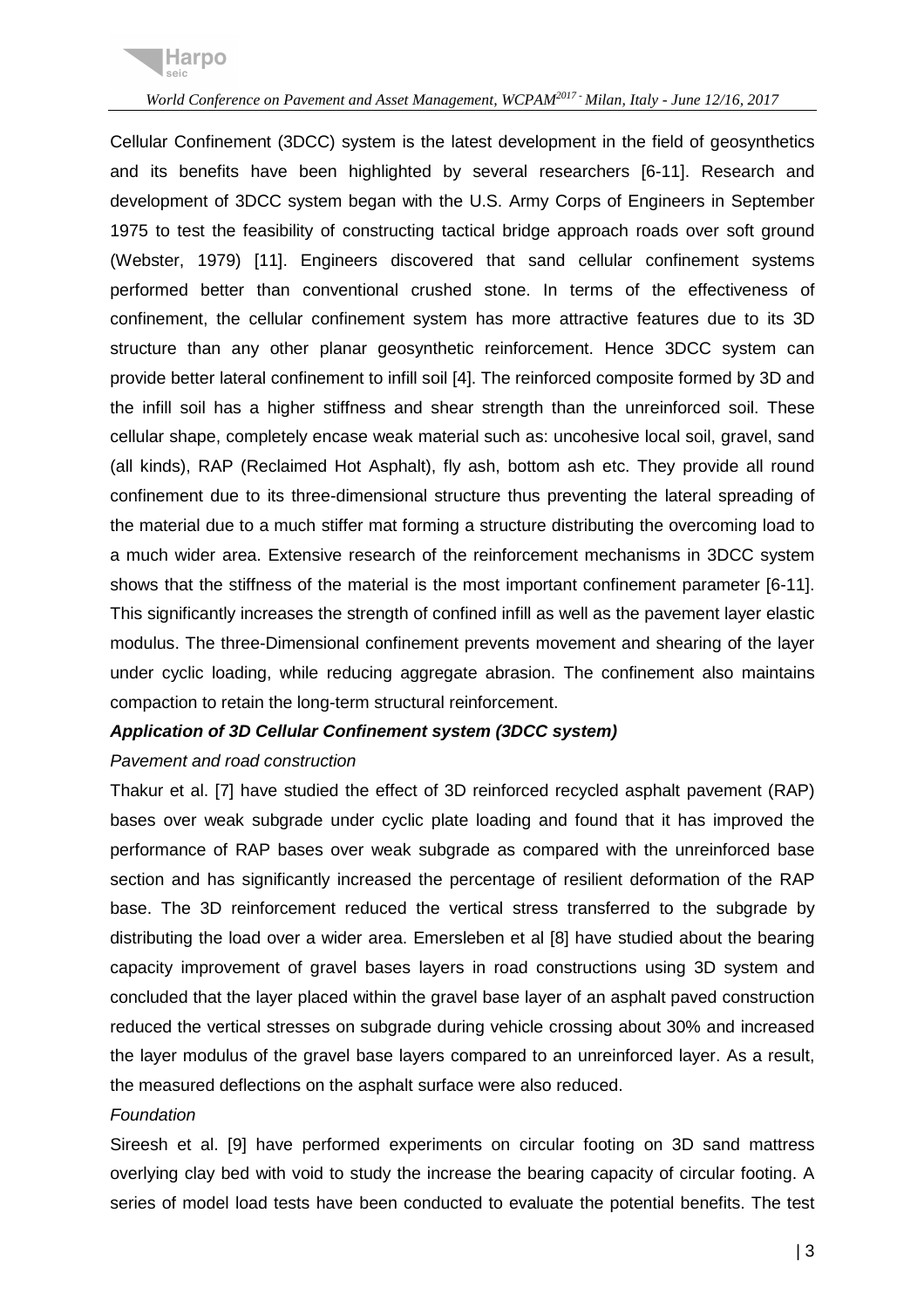

results clearly demonstrate that 3D mattress can substantially increase the bearing capacity and reduce settlement of the clay subgrade with void. Dash et al. (2003) conducted experiments on circular footing supported on 3D reinforced sand underlain by soft clay and concluded that provision of 3D reinforcement in the overlying sand layer improves the load carrying capacity and reduces the surface heaving of the foundation bed substantially [4] Railway

Leshchinsky et al. (2012)[10] studied about the numerical modelling of behaviour of railway ballasted structure with 3DCC system. At the end of this he concluded that the confinement of the ballast using 3DCC system was quite effective in reducing vertical deformations, especially when low quality material was used. Higher shear strength of the ballast reduces the need for reinforcement, reducing the need for substructure improvement.

## **In situ 3D Cellular Confinement reinforcement test**

The Port Authority has been creating a new container yard by infilling the area between two existing wharfs. The first phases include the dredging and infill operations with local marine sand. The wet marine sand needs to be consolidated for a long period and during this waiting period the Port Authority and the contractor choose to examine the impact of the 3DCC system. The goal was to examine the impact of the 3DCC system of the sub base layer of a heavy duty pavement by installing subsurface measurement device to monitoring the vertical stresses developed immediately underneath the reinforcement and comparing them to those vertical stresses developed at the same elevated location in a control section, built with a traditional granular sub base. The conventional heavy duty pavements are based on thick pavement layers (1,5m) and strong materials: well graded crushed aggregate as sub base, cement stabilized as base and quality asphalt concrete as binder and wearing course. The Genoa Port Authorities and the contractor choose to test the 3D mattress reinforcement as structural pavement reinforcement to:

1. Reduce the total pavement thickness;

2. Replace the traditional granular sub base layer with locally dredged sand.

# **Materials**

# **Subgrade and infill soil for 3D Cellular Confinement system**

The sub grade consists of A3 AASHTO class, its dredged sand having a maximum grain size of 2mm. The other parameters are: internal friction angle  $24^{\circ}$ C, compressibility  $c_v = 2 \times 10^{-7}$ m/s, permeability k=5x10<sup>-10</sup>m/s, water optimum  $w_{opt}$ =10,3%, unit weight y=15,6kN/m<sup>3</sup>, CBR=17,62%, CBRimb=6,43% (soaked) - see tab.1 for other details-.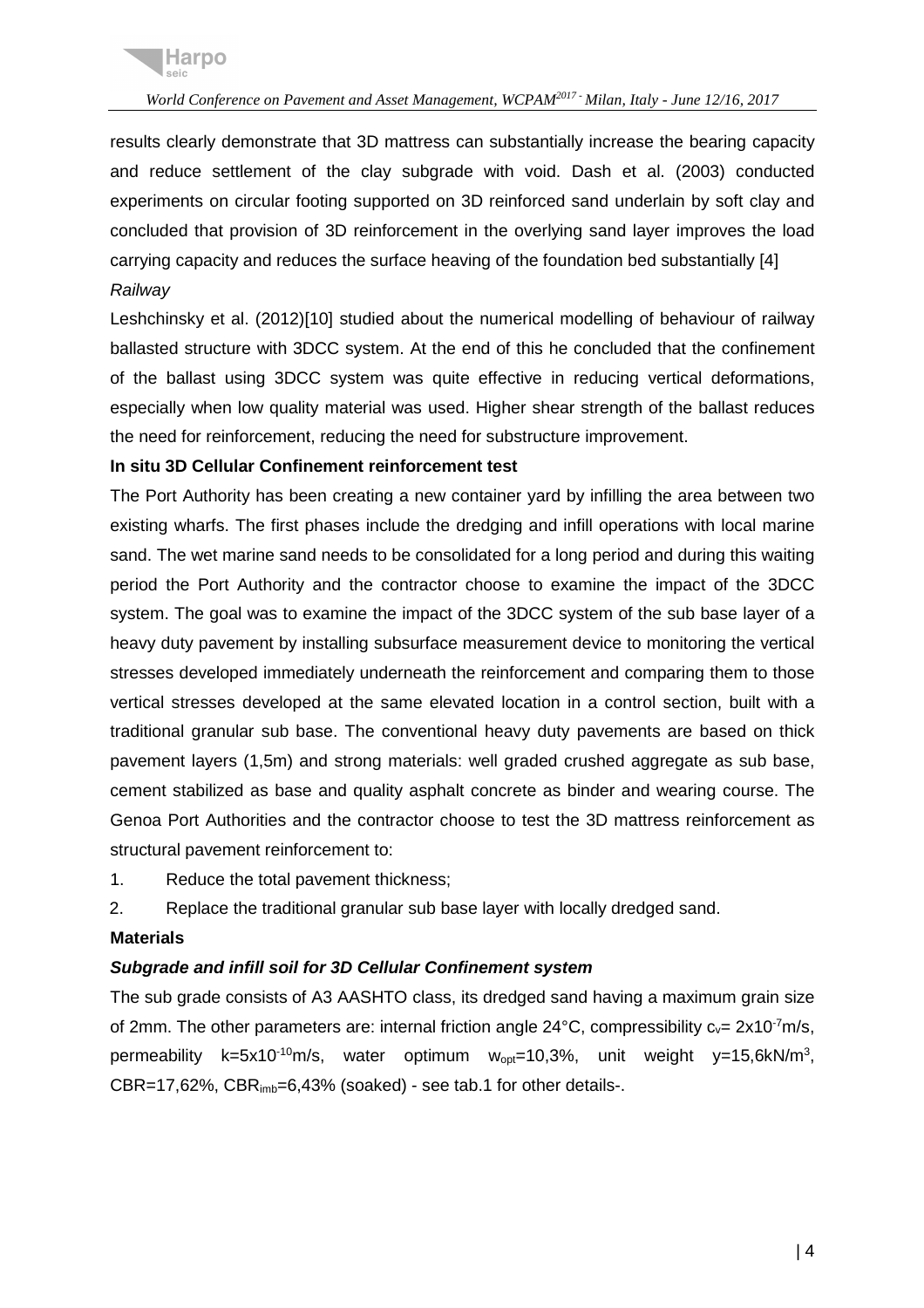

| Sieve dimensions<br>(UNI) | Passing<br>(%weight) |
|---------------------------|----------------------|
| 2 <sub>mm</sub>           | 98                   |
| $0,425$ mm                | 85,9                 |
| 0,075mm                   | 7,8                  |

#### Table 1.

## **Sub base – granular material from original prescription**

The original technical performances requested to the granular materials were: quality well graded crushed aggregate, Los Angeles <30%, CBR (AASHO Modified) >70%, Liquid Limit<25, Plastic Limit <6, deformation modulus (test method CNR UNI n.164 and test method SNV 10317) >100MPa between 150-250kPa. The well graded crushed aggregate has a maximum grain size 71mm (see tab.2 for other details)

Table 2.

| Sieve dimensions<br>(UNI) | Passing<br>(%weight) |
|---------------------------|----------------------|
| 71mm                      | 100                  |
| 40mm                      | 75-100               |
| 25 <sub>mm</sub>          | 60-87                |
| 10 <sub>mm</sub>          | 35-67                |
| 5mm                       | $25 - 55$            |
| 2mm                       | $15 - 40$            |
| $0,4$ mm                  | 7-22                 |
| 0,075mm                   | 2-8                  |

## **3D Cellular Confinement system (3DCC)**

The technical performances, of 3DCC system material, are the following:

| Table 3.                                                                     |                         |                        |
|------------------------------------------------------------------------------|-------------------------|------------------------|
| Properties                                                                   | Value                   | <b>Test Method</b>     |
| Polymer                                                                      | NPA Novel Polymer Alloy |                        |
| Coefficient of soil cell friction                                            | 0.95                    | <b>ASTM D5321</b>      |
| Cell dimensional Stability by CTE Coefficient of<br><b>Thermal Expansion</b> | 135 x 10-6 °C-1         | ASTM E831              |
| Long Term plastic deformation at 51°C                                        | 0.6%                    | ASTM<br>D6992<br>(SIM) |
| Flexural Storage Modulus at 45°C                                             | > 700MPa                | ASTM<br>E2254(DMA)     |
| Single Cellular Dimension                                                    | 245x210mm               |                        |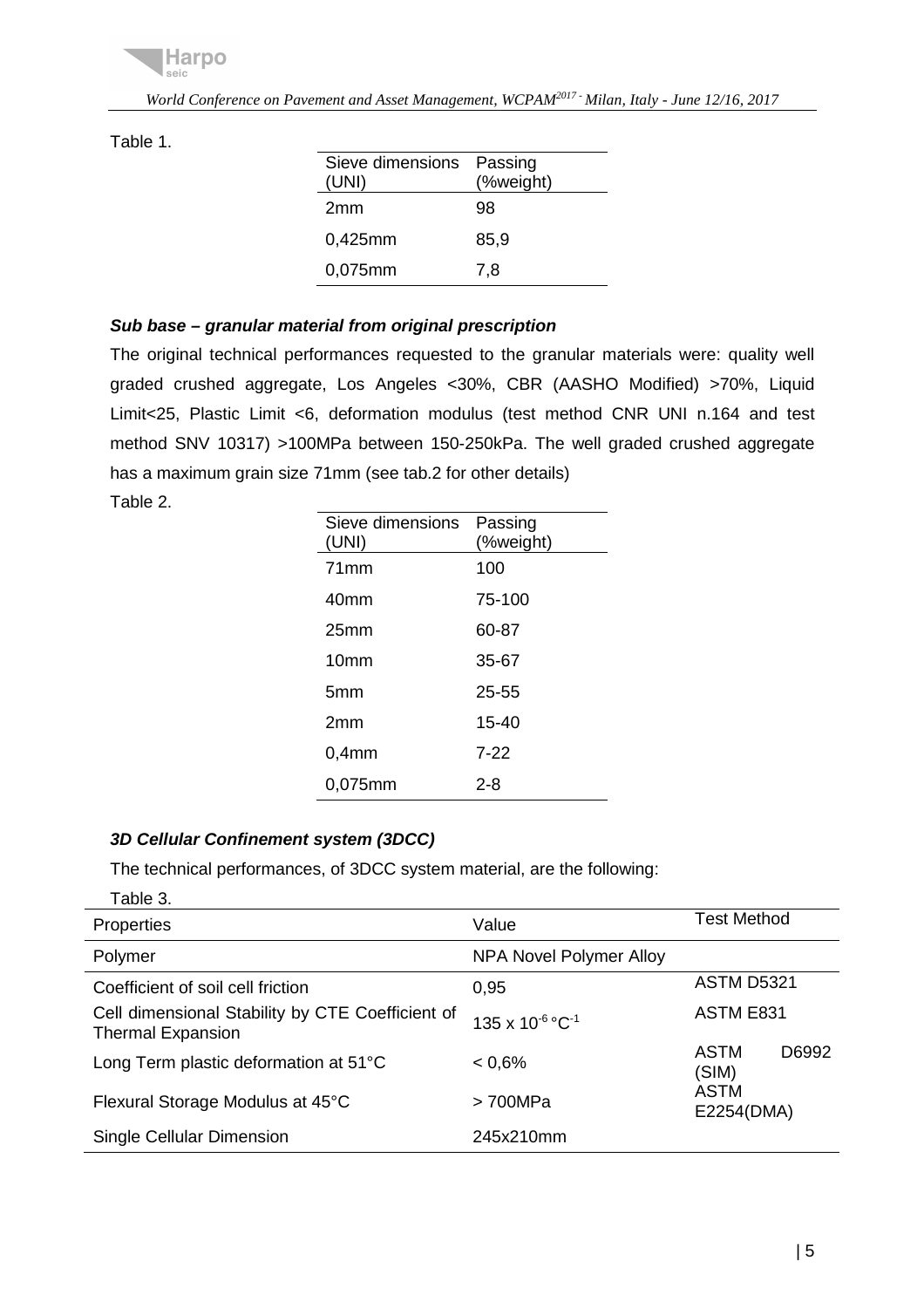## **Field test demo**

In order to validate the effectiveness of the 3DCC system for the storage yard, it was decided to create a demo and test its performance vs a conventional pavement. Two demo sections, measuring 2,5m wide x 4,0m long 37cm high at 2,00m distance each other, were constructed. The first had dredged sand reinforced with 3DCC system and the second had the conventional well aggregate



infill material. The 3DCC system is comprised of: 10cm of granular material for buffer zone above subgrade for pressure cell protection; 17cm dredged sand confined 3DCC system; 10cm of granular material above the 3DCC system to prevent the plate from sinking into the layer.

The test involved static plate loading and simultaneous measuring of sub grade stress, using the pressure cells, which were installed on the subgrade surface in order to assess the vertical stress.

#### **Plate Load test**

To determine the deformability and the load bearing capacity of sub base reinforced and unreinforced sections two load tests were carried out in middle distance sections, in accordance with the Italian CNR UNI N.146 and the American ASTM D 1194-93. In these tests the soil is charged and discharged by circular footing with a diameter 30cm and a max force of 200kN. The device had Certificate of Calibration No.724/2010 – Politecnico di Milano. A load settlement curve can be designed from the average values of the applied stress and measured settlement of load plate. From the load settlement curve Md and E values are calculated. They give information on the bearing capacity of the different sub base layers.

#### **Stress measurements Earth Pressure Cells**

The objective of the examination is the determination of the influence of 3DCC system below a sub base on the magnitude and the distribution of the stresses in the sub grade. To measure the stresses the pressure cells produced by Sisgeo, model CRD-400, were used, vibrating wire, having a maximum load capacity at 700kPa, the calibration has been made according to UNI EN ISO 9001:2008-IST10/01. The two pressure cells were installed: one in the middle of 3D reinforced section and the second in the middle of unreinforced section, at the same depth and under the plate load axle. After installation, the pressure cell, as protection layer in reinforced section, was placed in 10cm thick gravel layer and then compacted.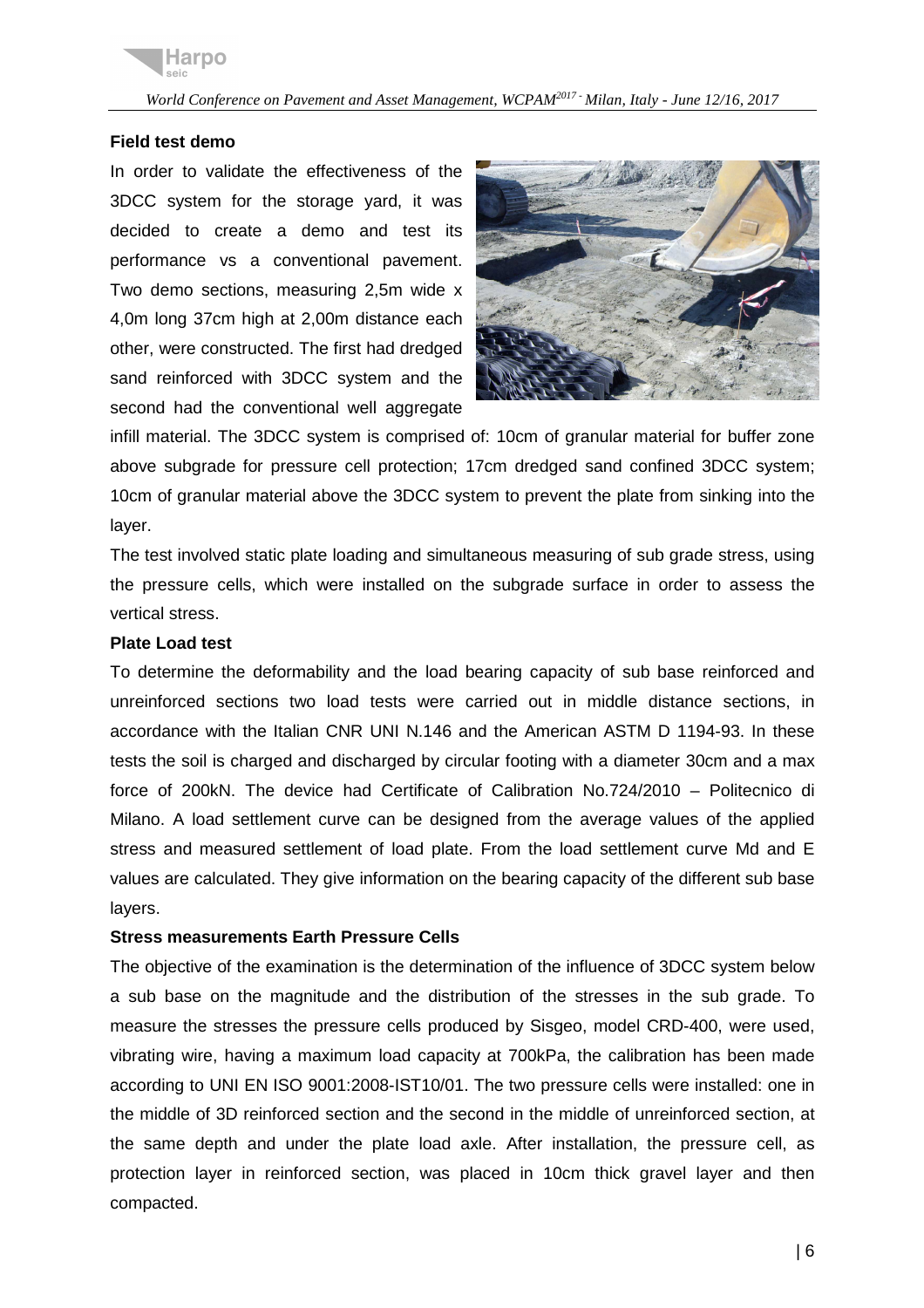# **Plate Load test results**

The tests result as measured by the laboratory was calculated according to the following formulas (first load cycle):

$$
M_d = (\Delta P/\Delta s)\phi
$$
 (1)

Md = deformation modulus[kPa] ;  $\Delta P$  = variation pressure[kPa];  $\Delta s$  = settlement[cm];  $\phi$  = plate diameter[cm]

 $E = 0.791(1 - μ^2)(ΔP/Δs)D$  (2)

E = modulus[kPa];  $0.79$  = plate constant[/]; D = plate diameter[cm]; P = loading pressure[kPa]; s = settlement[cm]; μ=Poisson's ratio[/]

## **Unreinforced Section**

Table 4. unreinforced section  $M_d$ , measurements after compaction

| Pressur<br>е<br>[ $kg/cm2$ ] | Stabilizatio<br>time<br>n<br>[min.] | Settlement<br>S<br>Average<br>value<br>[mm] | Pressur<br>cell<br>е<br>[kPa] | Pressur<br>е<br>[kPa]      | Stabilizatio<br>time<br>n<br>[min.] | Settlement<br>S<br>Average<br>value<br>[mm] | Pressur<br>cell<br>е<br>[kPa] |
|------------------------------|-------------------------------------|---------------------------------------------|-------------------------------|----------------------------|-------------------------------------|---------------------------------------------|-------------------------------|
| 1 <sup>st</sup> cycle load   |                                     |                                             |                               | 2 <sup>nd</sup> cycle load |                                     |                                             |                               |
| 0,20                         | 1                                   | 0,00                                        | 5                             | 20                         | 1                                   | 10,21                                       | 21                            |
| 0,50                         | 4                                   | 0,46                                        | 10                            | 100                        | $\overline{2}$                      | 10,33                                       | 35                            |
| 1,00                         | 9                                   | 1,58                                        | 20                            | 200                        | $\overline{2}$                      | 10,75                                       | 55                            |
| 1,50                         | 8                                   | 2,83                                        | 30                            | 300                        | 3                                   | 11,30                                       | 77                            |
| 2,00                         | 9                                   | 4,41                                        | 41                            | 350                        | infinite                            | 11,95                                       | 90                            |
| 2,50                         | 11                                  | 6,31                                        | 55                            |                            |                                     |                                             |                               |
| 3,00                         | 13                                  | 8,61                                        | 72                            |                            |                                     |                                             |                               |
| 3,50                         | infinite                            | 11,35                                       | 88                            |                            |                                     |                                             |                               |

**Md = 12.700kPa** between 50-150kPa; **Md = 8.600kPa** between 150-250kPa;

Table 5. unreinforced section E modulus

| Pressure<br>[kPa] | Stabilization<br>time [min.] | <b>Settlements</b><br>Average value<br>[mm] |
|-------------------|------------------------------|---------------------------------------------|
| 150               | 8                            | 2,83                                        |
| 300               | 13                           | 8,61                                        |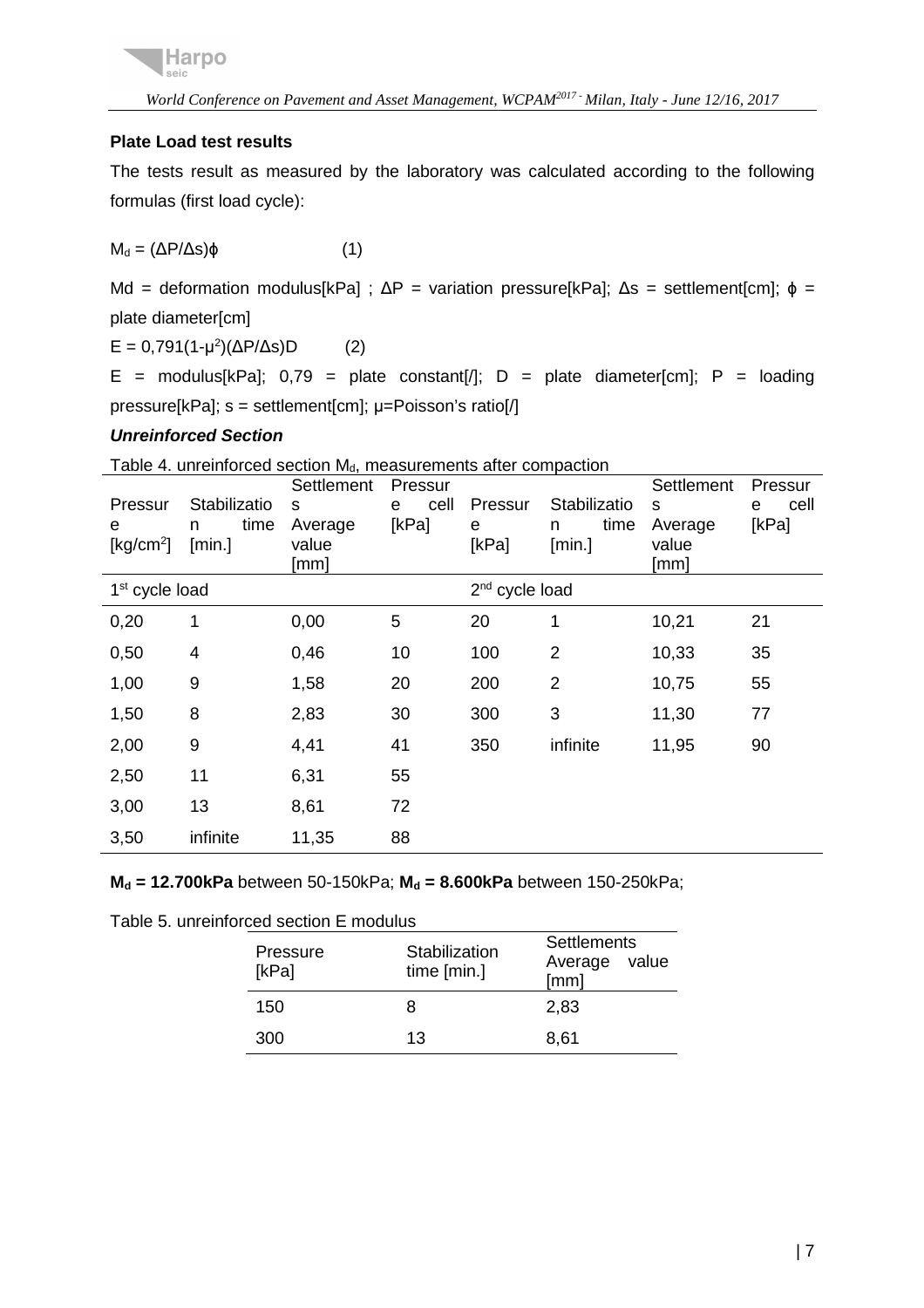## **E = 5.600kPa**

In this section a failure was noticed at the local subgrade  $\frac{0.20}{0.00}$  ( $\frac{0.20}{1.00}$   $\frac{0.50}{1.00}$   $\frac{2.00}{1.50}$   $\frac{2.00}{2.50}$   $\frac{3.50}{3.50}$  soil at 350kPa during the loading of the static plate load test at  $\|\n\|$   $\|\n\|$  | | | | | the first cycle. The stress transfer from the test plate to the pressure cell on the subgrade surface of the unreinforced  $\mathbb{E} \left[ \begin{array}{c} \begin{array}{c} \begin{array}{c} \end{array} \end{array} \right] \begin{array}{c} \begin{array}{c} \end{array} \end{array} \right]$ was 20-27%. The following graph shows the pressuredisplacement curves under static loading for the <sub>8,00</sub> unreinforced section as measured by settlement vs  $\|\cdot\|$  | | | | | | stress.



Table 6. reinforced layers deformation modulus, measurements after compaction

**3DCC system reinforced section** 

| Pressur<br>е<br>[kPa]      | Stabilizatio<br>time<br>n<br>[min.] | Settlement<br>S<br>Average<br>value<br>[mm] | Pressur<br>cells<br>e<br>[kPa] | Pressur<br>е<br>[kPa]      | Stabilizatio<br>time<br>n<br>[min.] | Settlement<br>S<br>Average<br>value<br>[mm] | Pressur<br>cells<br>е<br>[kg/cm <sup>2</sup> ] |
|----------------------------|-------------------------------------|---------------------------------------------|--------------------------------|----------------------------|-------------------------------------|---------------------------------------------|------------------------------------------------|
| 1 <sup>st</sup> cycle load |                                     |                                             |                                | 2 <sup>nd</sup> cycle load |                                     |                                             |                                                |
| 20                         | 1                                   | 0,00                                        | 3                              | 20                         | 1                                   | 4,81                                        | 12                                             |
| 50                         | $\overline{2}$                      | 0,42                                        | 6                              | 100                        | $\overline{2}$                      | 4,88                                        | 22                                             |
| 100                        | 5                                   | 1,24                                        | 13                             | 200                        | $\overline{2}$                      | 5,21                                        | 37                                             |
| 150                        | 5                                   | 1,93                                        | 22                             | 300                        | $\overline{2}$                      | 5,57                                        | 54                                             |
| 200                        | 5                                   | 2,62                                        | 30                             | 400                        | $\overline{2}$                      | 5,96                                        | 72                                             |
| 250                        | 5                                   | 3,24                                        | 39                             | 500                        | 5                                   | 6,57                                        | 92                                             |
| 300                        | 5                                   | 3,85                                        | 49                             | 550                        | 4                                   | 6,95                                        | 103                                            |
| 350                        | 6                                   | 4,47                                        | 59                             | 600                        | 6                                   | 7,52                                        | 116                                            |
| 400                        | 5                                   | 5,05                                        | 69                             | 650                        | $\overline{7}$                      | 8,15                                        | 129                                            |
| 450                        | 5                                   | 5,64                                        | 80                             | 700                        | 7                                   | 8,70                                        | 142                                            |
| 500                        | 8                                   | 6,29                                        | 91                             |                            |                                     |                                             |                                                |

**Md = 19.900kPa** between 50-150kPa; **Md = 22.900kPa** between 150-250kPa; **Md = 24.300kPa** between 250kPa-350kPa

Table 7. reinforced section modulus, measurements after compaction

| Pressure<br>[kPa] | Stabilization<br>time $[min.]$ | <b>Settlements</b><br>Average value<br>[mm] |  |
|-------------------|--------------------------------|---------------------------------------------|--|
| 150               | 5                              | 2.83                                        |  |
| 300               | h.                             | 8.61                                        |  |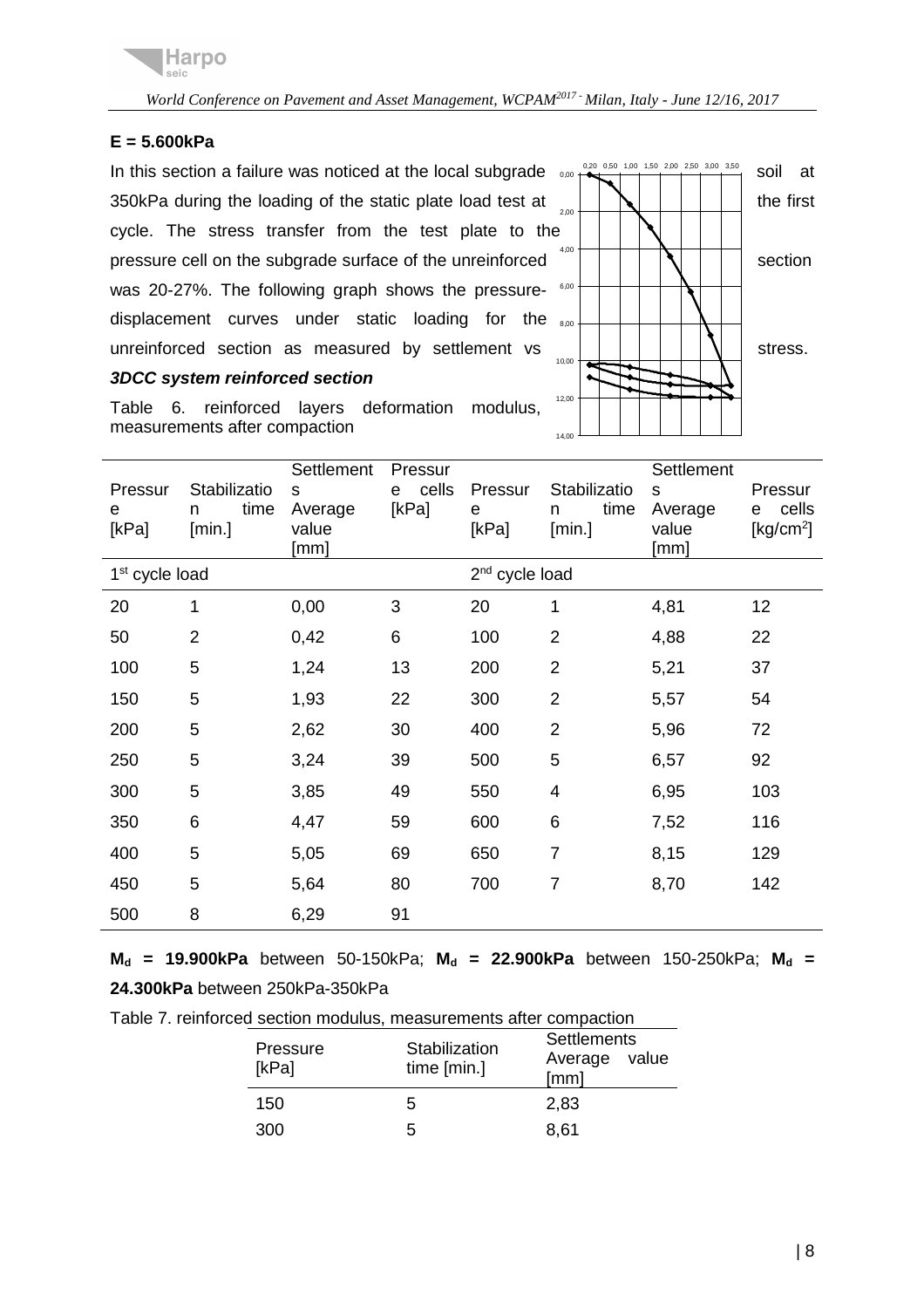

 $E = 17.160 \text{kg/cm}^2$  ( $+3.05$  times unreinforced section with good quality aggregate)

In this section the loading easily reached **700kPa without**  $\begin{bmatrix} 1 & 0 \\ 0 & \end{bmatrix}$ **sign of failure**. The stress transfer from the test plate to  $\begin{bmatrix} \begin{bmatrix} \begin{bmatrix} 1 \end{bmatrix} \end{bmatrix} \begin{bmatrix} \begin{bmatrix} \begin{bmatrix} 1 \end{bmatrix} \end{bmatrix} \end{bmatrix} \begin{bmatrix} \begin{bmatrix} \begin{bmatrix} 1 \end{bmatrix} \end{bmatrix} \end{bmatrix}$ pressure cell on the subgrade surface with 3DCC system was only 12-18%. This is evident at a stress of 350kPa where the pressure cell measurement is only 59kPa (as opposed to 88kPa in the unreinforced section). The 3DCC section significantly reduced stresses to the subgrade by **33** to **40%**. The following graph shows the pressure – displacement curves under static loading for  $||\mathbf{R}||||\mathbf{R}||$  | | | | | | | | | the 3DCC reinforced section as measured by settlement vs stress



| Table 5. settlements comparison |                                                      |         |                   |                             |         |  |
|---------------------------------|------------------------------------------------------|---------|-------------------|-----------------------------|---------|--|
|                                 | Settlements difference =<br>Settlements difference = |         |                   |                             |         |  |
|                                 | (Reinforced - Unreinforced)                          |         |                   | (Reinforced - Unreinforced) |         |  |
| Pressure<br>[kPa]               | [mm]                                                 | [%]     | Pressure<br>[kPa] | [mm]                        | $[\%]$  |  |
| 1 <sup>st</sup> cycle load      |                                                      |         | $2nd$ cycle load  |                             |         |  |
| 150                             | $-0,90$                                              | $-31,8$ | 20                | $-5,40$                     | $-52,9$ |  |
| 200                             | $-1,59$                                              | $-36,1$ | 100               | $-5,45$                     | $-52,8$ |  |
| 250                             | $-3,07$                                              | $-48.7$ | 200               | $-5,54$                     | $-51,5$ |  |
| 300                             | $-4,76$                                              | $-55,3$ | 300               | $-5,73$                     | $-50,7$ |  |

#### **Conclusion**

In situ field testing of the 3DCC system demonstrated that it reduced sub grade vertical stress of the dredged reinforced sand by 33% to 40% vs the good quality crushed gravel. The Plate static load test showed that the bearing capacity of the sub base reinforced layer increased by +1,6 times, as deformation modulus between 50-150kPa, by +2,7 times, as deformation modulus between 150-250kPa. In terms of weighted modulus (ASTM D 1194- 93) the bearing capacity of the sub base reinforced layer increased by +3,05 times.

#### **Acknowledgements**

The Author would like to thank dott. Franco Stock – C.E.O. & President Harpo spa and Mr. Adi Erez – C.E.O. PRS Mediterranean Ltd and